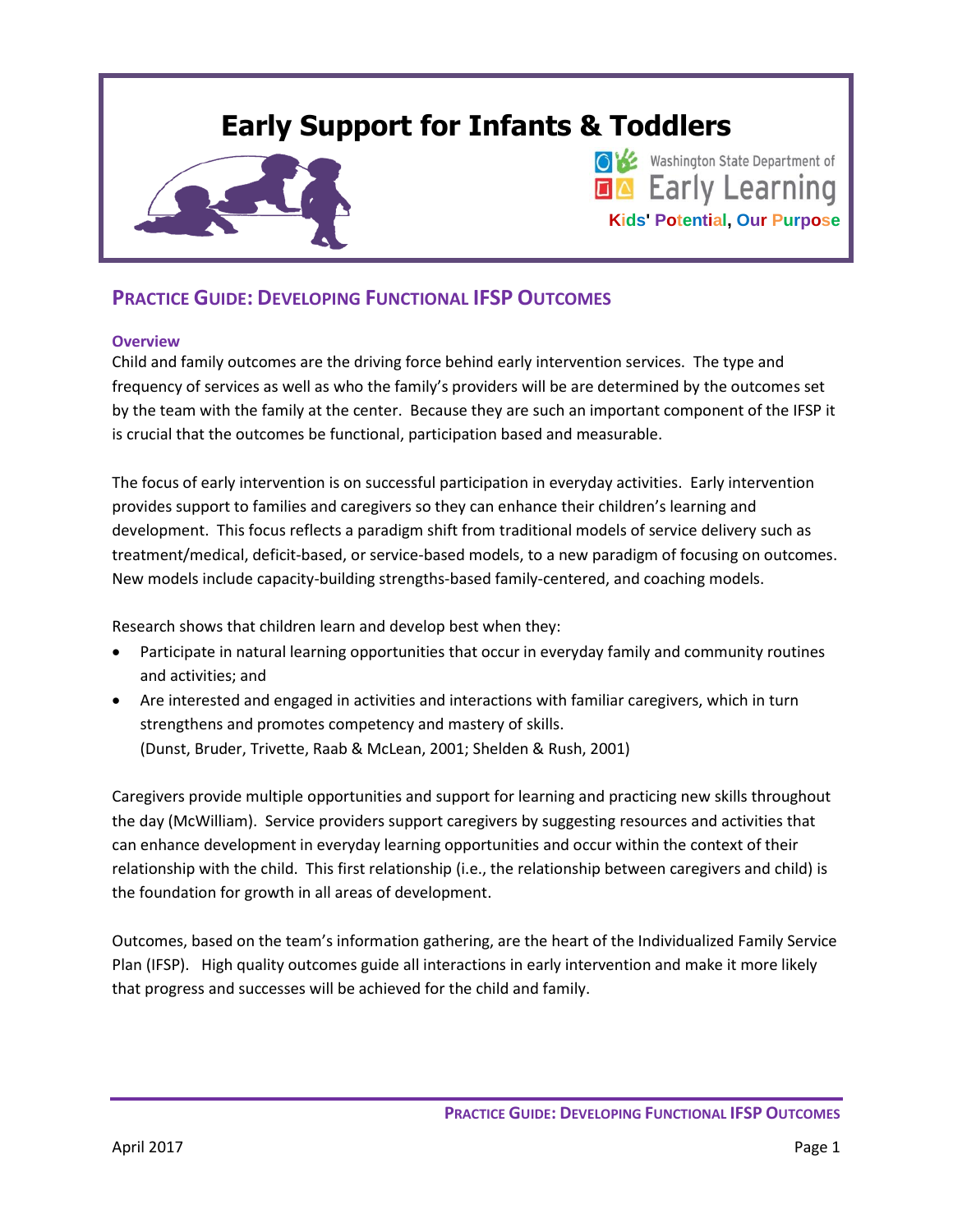#### **The IFSP Process**

The goal of the IFSP process is to develop functional IFSP outcomes for eligible children and their families. Steps in the IFSP process are progressive and inter-related. What is gathered and used in early steps is used and built upon in subsequent steps. Information is revisited and strengthened.

Two key steps of the IFSP process that lead the IFSP team directly to the development of functional IFSP outcomes are:

- 1) gathering information from each family about their concerns, priorities, resources and routines in a family directed assessment; and
- 2) conducting a functional assessment with every eligible child.

IFSP team members should consider the following when reviewing family information and child assessment results:

- What do findings indicate about the child's ability to participate and function in various settings and activities in his/her life?
- How well does the child's environment support his development?
- How might traumatic events or changes in the child's life be impacting their developmental growth?
- Is there anything related to the child's disability or developmental delay that may be impacting their social interactions with their caregivers or peers?
- How does this information help identify appropriate IFSP outcomes for both the child and family?

# **Gathering Information from Families**

The purpose of gathering information from families is to identify what is challenging in everyday routines and activities (concerns) and what routines are working well (identifying the child's and families' resources, strengths and interests). This allows the IFSP team to focus on providing support to the child and family within the context of the daily activities that are most relevant to the family. In addition to information from the family, it is essential to gather the same type of information from childcare providers or others who spend a significant amount of time with the child. Because a child may have different routines and expectations in different environments it is important to include those caregivers as members of the team and work together to create outcomes that meet the child and family's needs across settings.

This information also helps parents and caregivers identify their hopes and priorities for the child and family. Priorities are used to determine the focus of the functional assessment and to develop IFSP outcomes. In order to understand how priorities or desired changes impact daily activities, probing questions are needed. Questions may include:

- How would that make a difference in your day or make different times during your day easier?
- When would changes be most helpful and noticeable?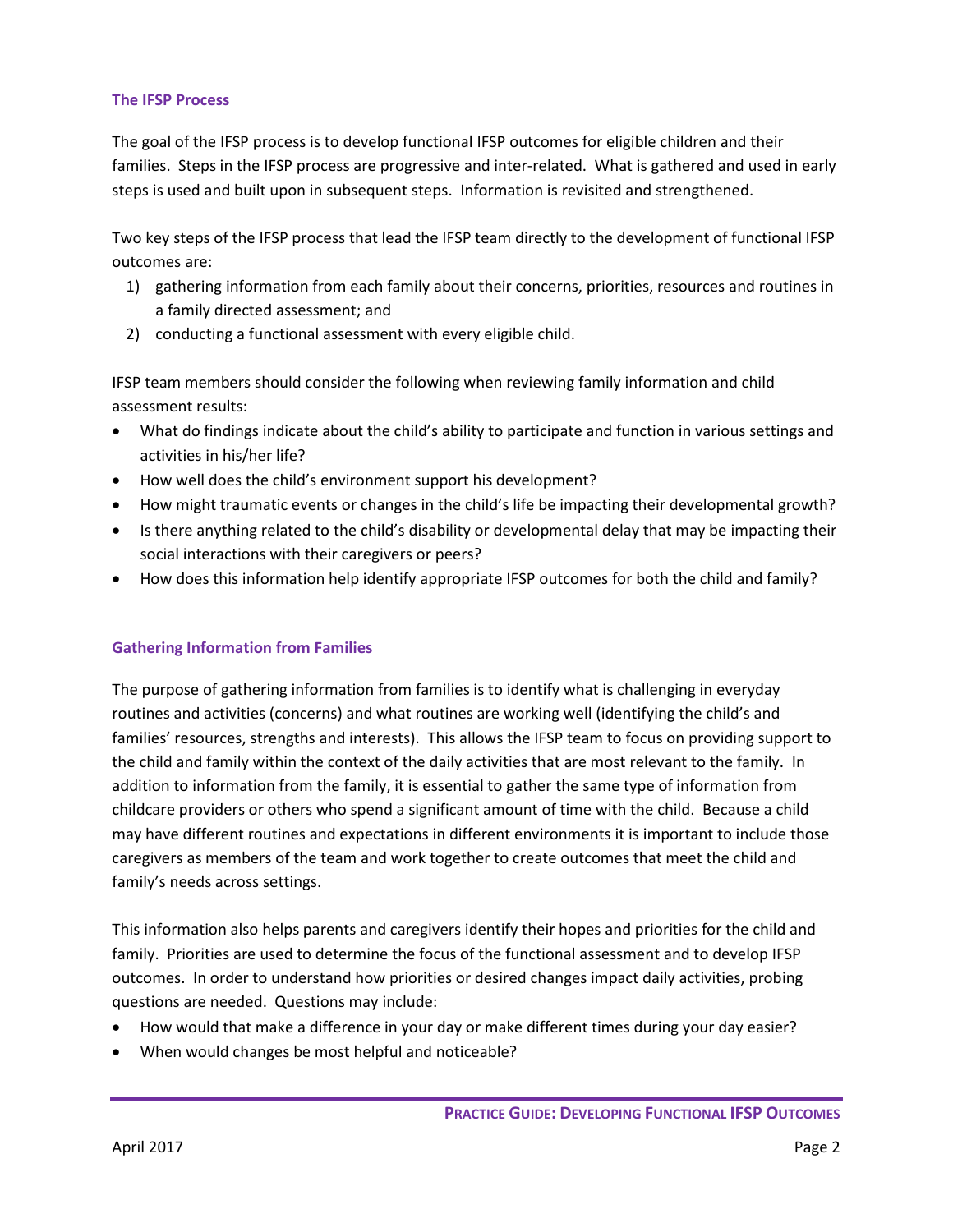- Describe the ideal situation if all was going well. What would you, your child, and others be doing during that time?
- How do you feel when ?
- How do you think your child feels when ?
- What do you enjoy about your child?
- What daily routines are going really well/challenging?
- What have you tried so far?
- How can we arrange things so he will be successful?
- How can we help your family have a successful day?
- What would a successful day look like?

It may also be helpful if practitioners reflect back to information that the parent already shared such as: "At our intake visit you said you wished the boys could play together without having a meltdown" or "you had mentioned that you aren't able to go to a restaurant as a family lately because Sarah screams through dinner".

During information gathering it is critical to identify the child's and family's interests. The questions included on the IFSP form are designed to capture interests, what is currently working well and what is challenging. The information about interests is used to identify the real-life, functional activities that interest and engage the child. Those activities will provide opportunities to learn and practice new skills so the child can enjoy positive social relationships (e.g., reaching for and playing with toys during bath time; playing naming games during car rides). IFSP outcomes that are contextualized within the activities that engage the child will be most effective. Using situations that are going well to introduce, practice, and master skills that are challenging can be a good approach. Challenging situations should also be addressed, by adapting a routine or activity, to help the child gain the skills or equipment needed to participate more successfully.

Exploring family interests also leads to the development of outcomes. Asking questions such as, "Are there activities that you would like to do that you are not able to do now?" will yield potential outcome statements (e.g., go out with my husband; go bike riding; take my child to church childcare, etc.). Understanding the child's and family's interests also provides valuable information for the selection of intervention strategies.

During this process, information about the family's activities, expectations and values might be gathered. This is important information to have when developing outcomes in partnership with the family. While IFSP outcomes are determined by the family, it can sometimes be helpful for them to have a starting point because writing outcomes is not an activity most caregivers are used to. Below are some examples of how this information might be used to write functional outcomes with families:

- If preparing meals is an important activity it might be a good routine to use.
- If the family's culture does not prioritize independence or self-care skills for toddlers, this may not be an appropriate area for an outcome.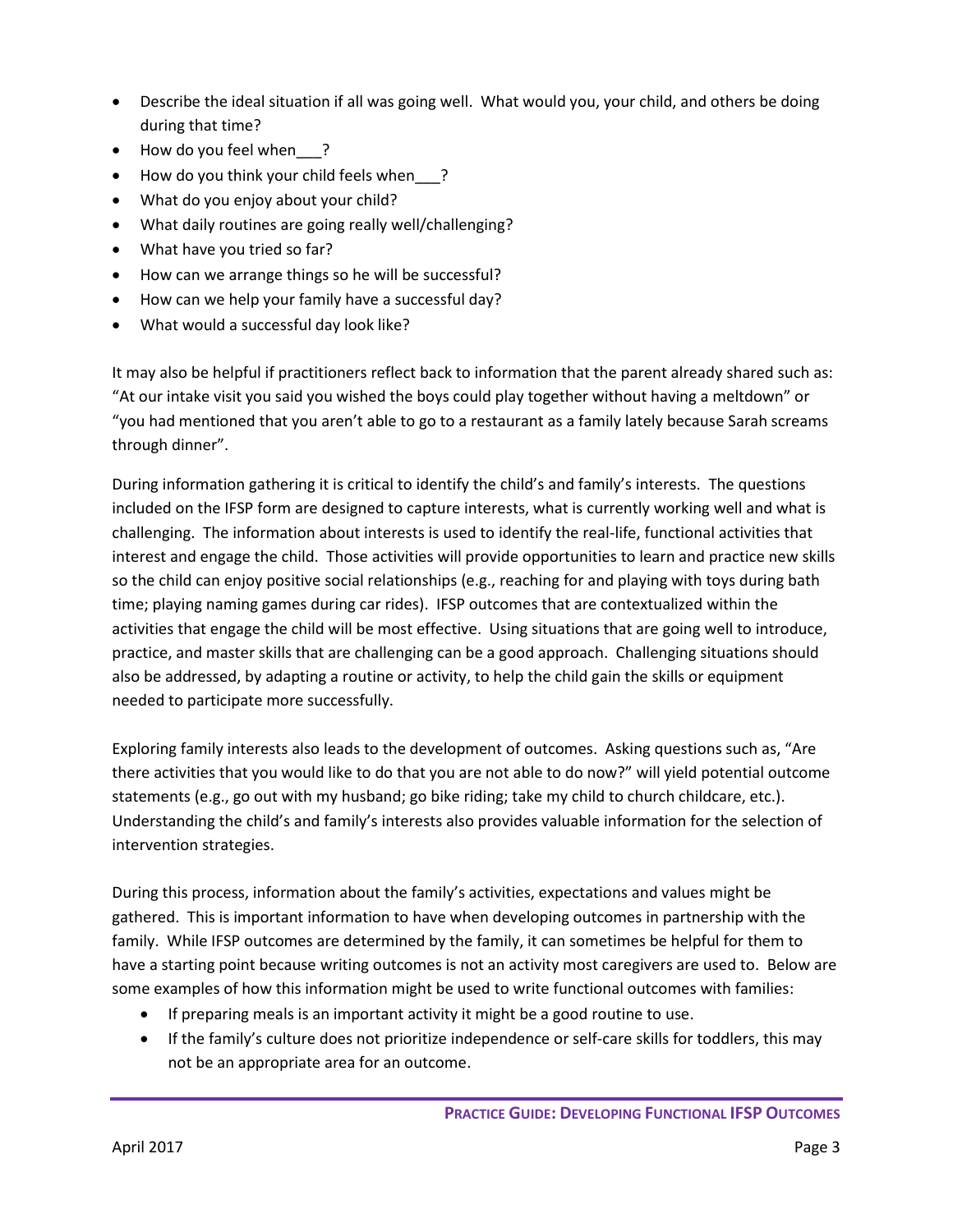If the family participates in activities such as dance or music groups they may want an outcome that supports their child's participation.

# **Functional Child Assessment**

# **Procedural Requirement**

A multidisciplinary assessment of each infant or toddler with a disability must be conducted by qualified personnel, in order to identify the child's unique strengths and needs and the early intervention services appropriate to meet those needs. Child assessment must also be comprehensive to include all areas of development.

# **Rationale**

Areas of development in infants and toddlers are interdependent and interrelated. Specific developmental problems can be associated with delays or disabilities in multiple areas of development. For example, a low score in the area of communication may be due to hearing loss, cognitive delays that make learning language difficult or social-emotional difficulties that interfere with parent-child interaction. Comprehensive, in-depth information about the child's overall development and participation is essential for developing functional IFSP outcomes, planning appropriate intervention methods and strategies, and monitoring progress.

# **Functional Child Assessment Practices to Consider**

- Each team member must share with the entire team, useful information collected from the family, starting at referral.
- The functional child assessment must be comprehensive and include information about the child's functioning in all developmental domains.
- Observe the child in the context of their daily routines and interactions with peers and caregivers to determine areas of successful participation and current challenges.
- Use skill sequences and data protocols from curriculum-based assessments (CBAs) to better understand unique strengths and needs in all areas of development. Use observational procedures and parent assessment components of CBAs to enhance understanding about the relationship between the child's development and their participation in everyday life.
- Synthesize all information on the child's development and functional participation in family routines and activities into the Summary of Functional Performance on the IFSP.
- Use initial child assessment information as a point of comparison for monitoring progress toward IFSP child outcomes, for selecting and modifying intervention strategies, and for selecting Child Outcome Summary Descriptor Statements.

IDEA Part C requires qualified personnel to use informed clinical opinion as a regular component of every evaluation and assessment procedure.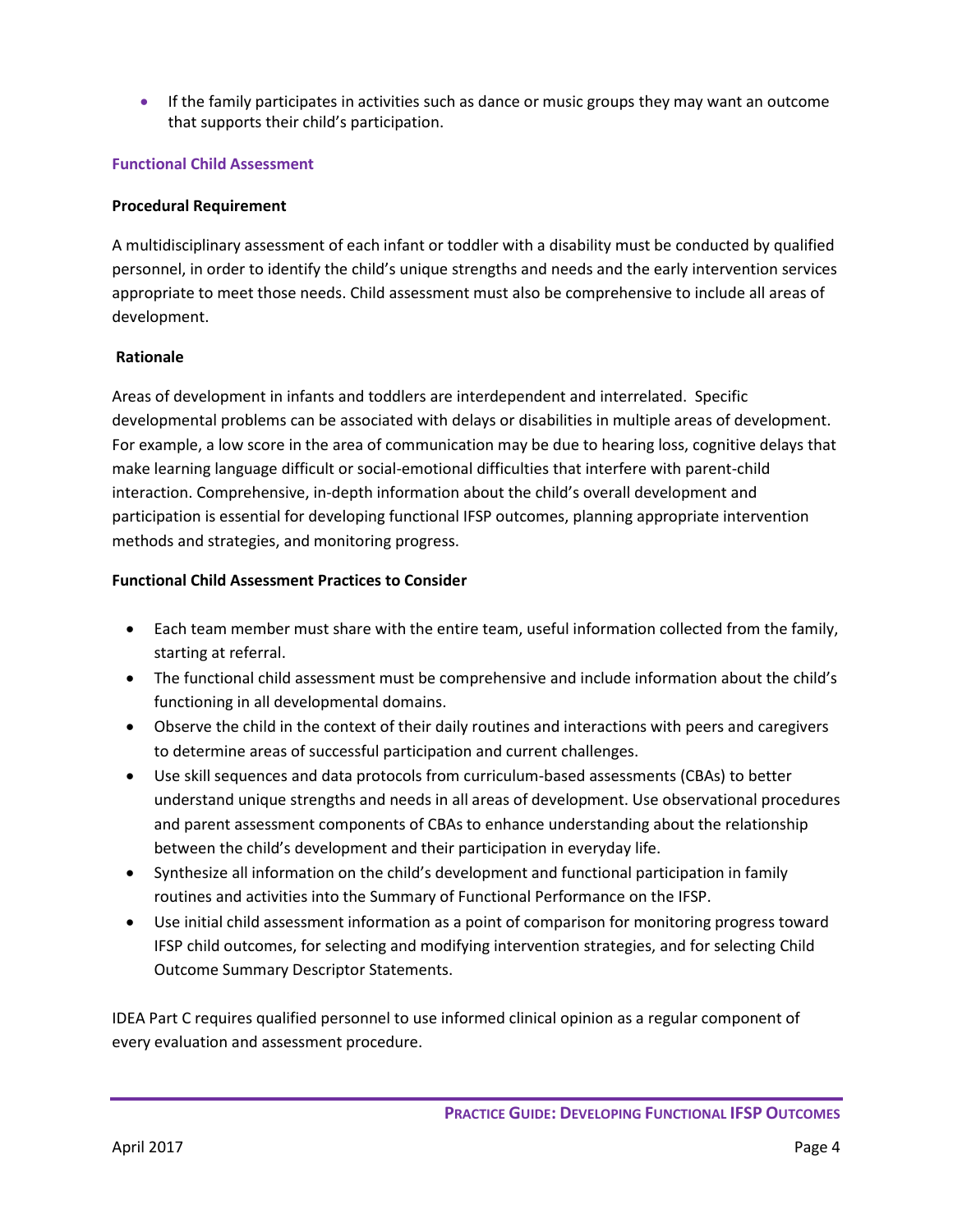# **Functional IFSP Outcomes**

IFSP outcomes answer the question: What would your family like to see happen for your child/family?

# **Functional IFSP Outcomes for Children and Families:**

- Enhance the child's learning through functional participation in everyday activities (child is learner)\*,
- Enhance the capacity of the family to meet the needs of their child (family is the learner)\*,
- Are important and meaningful to family/caregiver (priorities)\*,
- Address desired functioning in the context of a relationship or social interaction (e.g. using words to communicate with peers at child care during play),
- Expand activity settings in which the child can be competent and successful\*,
- Are based on the child and family's interests and cultural values\*, and
- Promote parent-child interaction.

\*(Sheldon and Rush, 2009)

Table 1 provides examples of using what the parent states to develop a high quality outcome for children and families:

| <b>What the Parent States</b>                                                                                                                                            | This is the Outcome                                                                               | <b>Not This</b>                                                |  |  |
|--------------------------------------------------------------------------------------------------------------------------------------------------------------------------|---------------------------------------------------------------------------------------------------|----------------------------------------------------------------|--|--|
| It is frustrating that we can't eat<br>and play together because<br>Emmanuel struggles with sitting<br>up.                                                               | Emmanuel will play with toys and<br>eat meals with his family by sitting<br>without much support. | Emmanuel will improve muscle<br>tone for sitting.              |  |  |
| I want to go to the bathroom<br>without Jordan crying at the<br>door.                                                                                                    | Jordan will play independently for<br>up to three minutes while Sasha is<br>lin the bathroom.     | Jordan will learn to self-soothe.                              |  |  |
| Right now I feel like she doesn't and songs with Marie-Noel while<br>know I'm there, especially when they are playing together.<br>she focuses on one toy so<br>closely. | I want to feel connected to Nelly. Nelly will enjoy face-to-face games                            | Nelly will give eye-contact to her<br>mom 3 out of 4 attempts. |  |  |
| I can't take Caia to the grocery<br>store without her having a<br>meltdown.                                                                                              | Caia will be able to enjoy going to<br>the grocery store with Tiffany.                            | Caia will behave herself in the<br>grocery store.              |  |  |

# **Table 1: Functional IFSP Outcomes for Children and Families**

# **Functional IFSP Outcomes Supported by the FRC Related to Accessing Community Resources and Supports**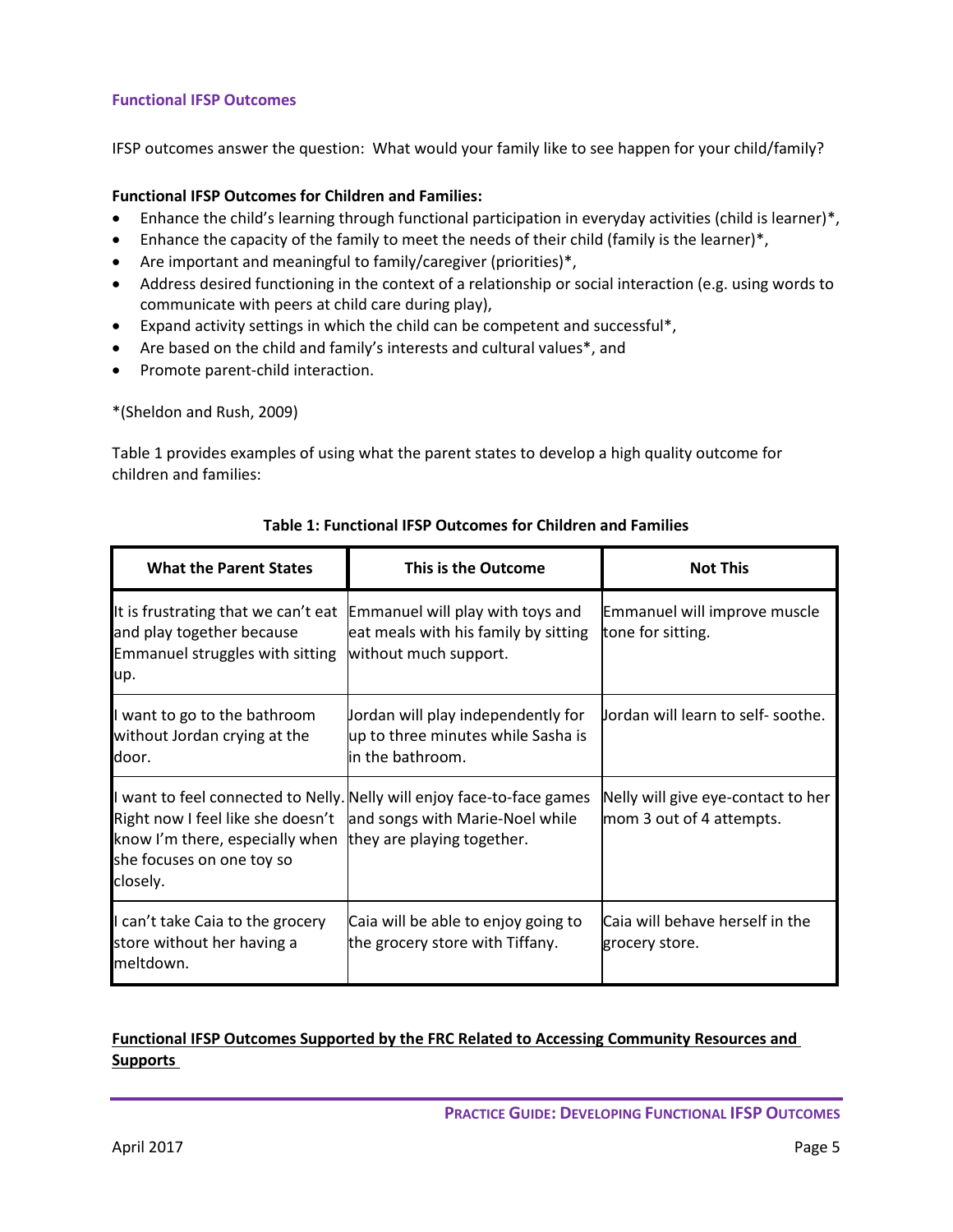- Support accessing community resources and supports; and\*
- Are important and meaningful to the family/caregiver (priorities)\*

# \*(Sheldon and Rush, 2009)

Table 2 provides examples of using what the parent states to develop a high quality outcome for accessing community resources and supports:

# **Table 2: Functional IFSP Outcomes Supported by the FRC Related to Accessing Community Resources and Supports**

| <b>What the Parent States</b>                                                                 | This is the Outcome                                                                                                             | <b>Not This</b>                                                       |  |  |
|-----------------------------------------------------------------------------------------------|---------------------------------------------------------------------------------------------------------------------------------|-----------------------------------------------------------------------|--|--|
| We just moved to the area and<br>have been using the E.R. when<br>Ethan has an asthma attack. | We want to find a primary care<br>we don't have a pediatrician. We provider so Ethan receives quality<br>medical care.          | Family will find a doctor instead<br>of going to the E.R.             |  |  |
| I wish I had someone to talk to<br>through.                                                   | Mike will call the local Parent to<br>who understands what I'm going Parent Coordinator and ask about<br>support group options. | Mike will talk to other parents.                                      |  |  |
| We want to be able to take Cole<br>with us in the car but we don't<br>lhave a car seat.       | Karen and Mark will be able to<br>travel in the car safely with Cole.                                                           | Staff will explore options for<br>financial assistance for car seats. |  |  |

# **Outcomes Development**

As described above, outcomes development begins with sensitively gathering information from families and conducting a functional assessment of the child. Necessary team skills and attitudes include: valuing families' priorities, feeling comfortable interviewing families, knowing how to probe to clarify information about daily routines and activities, knowing how to conduct an authentic assessment, and observing and collecting data across settings and team members. The IFSP team must understand and believe that children learn best when participating in naturally occurring activities that of are interest to the child and family.

# **Outcomes/Strategies before Services**

- Develop IFSP outcomes/strategies before identifying services and supports; and
- Identify services and supports based on what is necessary to meet the outcomes (Dunst & Bruder, 1999; Dunst, Bruder, Trivette, Hamby, Raab & McLean, 2001; Dunst, Bruder, Trivette, Raab & McLean, 2001; Dunst, Hamby, Trivette, Raab & Bruder, 2002;)

Table 3 below lists sample child-focused IFSP outcomes and indicates whether each outcome meets the standards for being participation-based and high quality. The high quality examples have a check in each column. Providers may find it helpful to use the same table to rate outcomes in their IFSPs. The criteria used to rate the outcome statements are: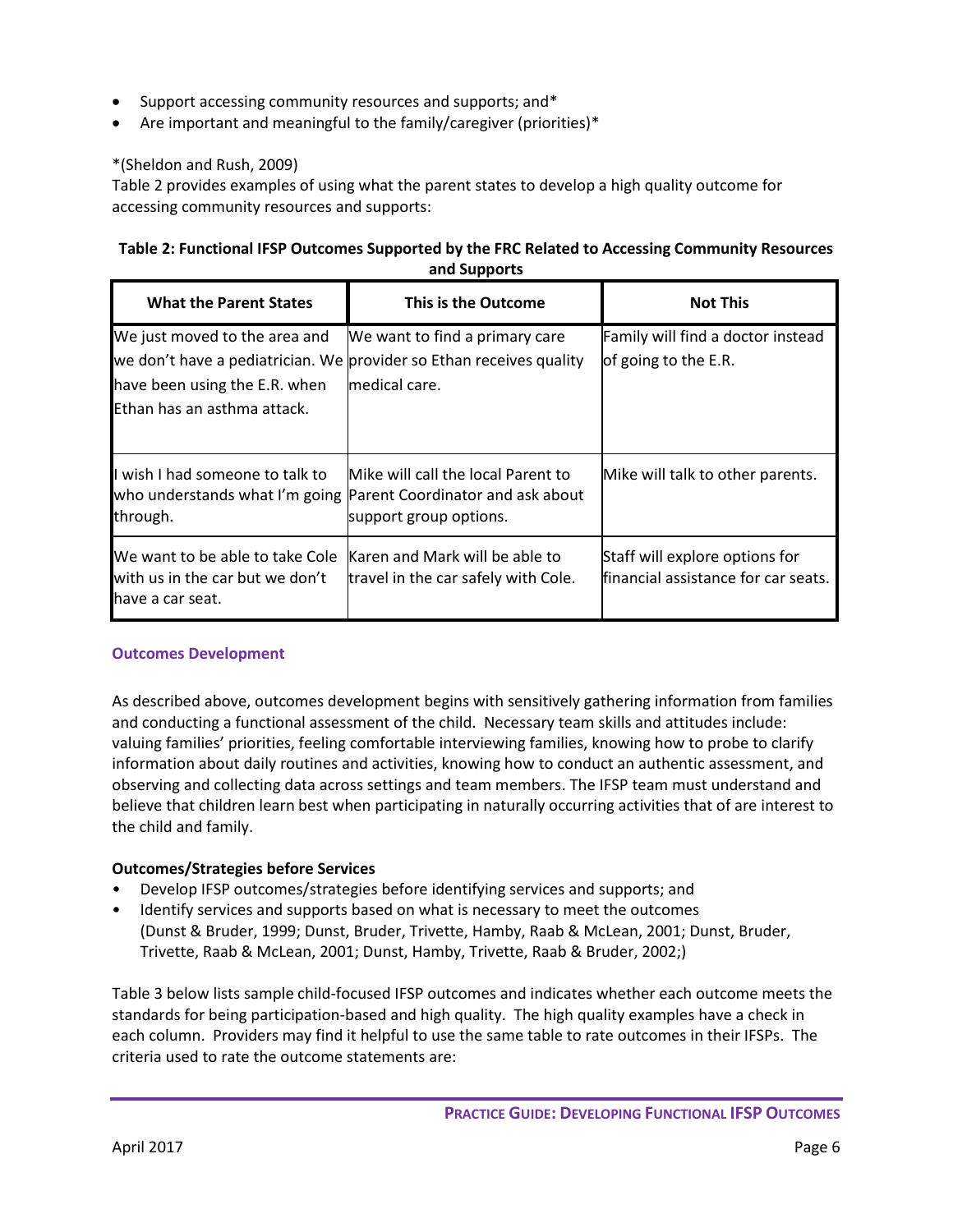- Necessary/Functional This means that the outcome focuses on ways to support the child and family's participation in community life and family activities that are important to them. For the outcome to be necessary and functional, it should benefit the child by focusing on social relationships, acquiring and using knowledge and skills, and/or using appropriate actions to meet needs. It should also help the child and/or family improve participation in chosen activities and/or help them begin new activities that are important to them. The determination of what is necessary and functional is not based upon what the practitioner thinks is meaningful and functional for the family.
- Real-life Contextual Settings This means that outcome statements reflect the everyday activity settings and routines for the child and family. This includes mealtime, bathing and riding in the car, as well as routines and activities that are specific to the individual family. Specific isolated skills (e.g., test items that were missed during evaluation) are not considered real-life or contextualized.
- Discipline Free This means that the outcome is written to describe the child's participation in routines and everyday activity settings, promoting skill development across multiple domains, which can be addressed by any member of a child's IFSP team. It also means that the outcome should be written so that the child and/or family are the "actors" or persons doing something rather than the occupational therapist or early interventionist. For example, an outcome might state, *"Annabelle will help her dad with the laundry by pulling up and standing at the dryer on her own and putting clothes into the laundry basket with her dad close by",* as opposed to *"Annabelle will pull to a standing position at the couch and maintain her balance."*
- Jargon Free This means that the outcome is written so that it is understandable by the family and the general public, and does not include professional jargon or practitioner "speak." For example, the outcome should describe how the child will move, such as reaching up or down for toys, instead of using phrases like "range of motion." Another example would be wording an outcome so that it describes a child's ability to speak words clearly to make herself understood, rather than using the term "articulation".
- Positive This means that the focus of the whole outcome statement is positive. It also means that the outcome states what the child and/or family will do, rather than what they will not do or stop doing. If there are any negative words within the statement, it is not a positively worded outcome. For example, the outcome should state *"Johnny will chew and swallow food when eating with his family"* rather than *"Johnny will not spit out food when eating with his family."*
- Active This means using words that encourage a child and/or family's active participation or engagement. Active words include eat, play, talk, walk, etc. and indicate what the child or family will do. Passive words reflect a state of being (e.g., tolerate and receive), or a change or lack of change in performance (e.g., increase, decrease, improve, and maintain).

(Shelden & Rush, 2009)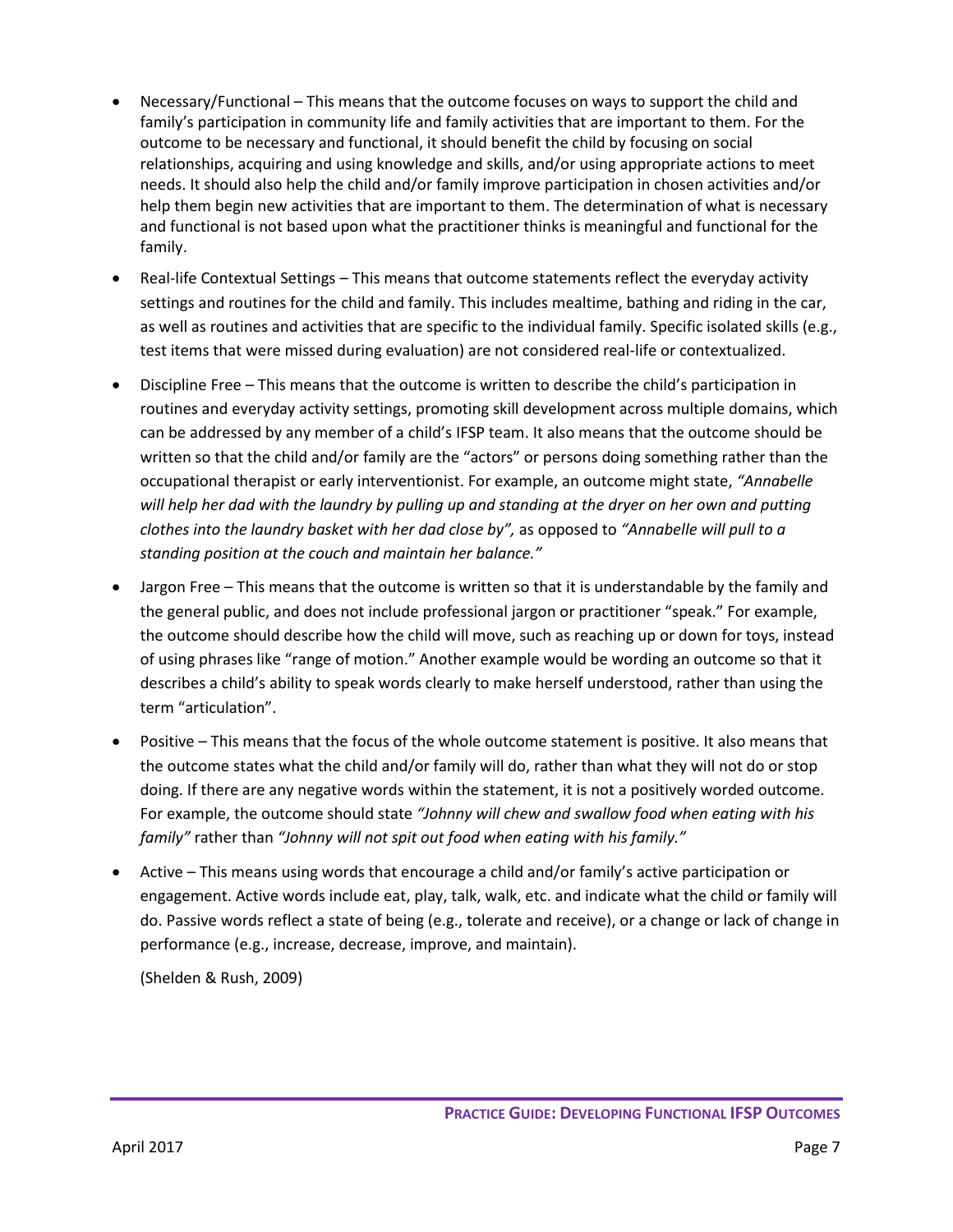| ۰.<br>×<br>. .<br>۰. | ۰,<br>× |
|----------------------|---------|
|----------------------|---------|

|                                                                                                       | Is it a high quality outcome?   |                                                   |                     |                 |                 |               |  |
|-------------------------------------------------------------------------------------------------------|---------------------------------|---------------------------------------------------|---------------------|-----------------|-----------------|---------------|--|
| <b>Sample IFSP Outcome</b>                                                                            | Necessary/<br><b>Functional</b> | <b>Real-life</b><br>Contextual<br><b>Settings</b> | Discipline-<br>Free | Jargon-<br>Free | <b>Positive</b> | <b>Active</b> |  |
| Lily will go fishing with her family and<br>hold her own fishing pole.                                | ✓                               | ✓                                                 | ✔                   | ✔               | ✓               | ✔             |  |
| David will talk more and pronounce<br>words better.                                                   | ✓                               |                                                   |                     | ✓               | ✓               |               |  |
| Rafael will go visit grandma and ride in<br>his car seat all the way to her house.                    | ✓                               | ✓                                                 | ✓                   | ✔               | ✓               | ✓             |  |
| Ava will play with her toys so Grandma<br>can cook breakfast and get the older<br>kids off to school. | ✓                               | ✓                                                 | ✓                   | ✓               | ✓               | ✔             |  |
| Angel will participate in reciprocal turn<br>taking during one-to-one facilitation.                   |                                 |                                                   | ✓                   |                 | ✓               |               |  |
| Colton will play together with his<br>brother and express himself using<br>gestures and words.        | ✓                               | ✓                                                 | ✓                   | ✔               | ✓               |               |  |
| Isaiah will improve his sleeping patterns<br>4 out of 5 times.                                        | ✔                               |                                                   | ✓                   |                 | ✓               |               |  |
| Natalia will sleep through the night.                                                                 | $\checkmark$                    | $\checkmark$                                      | $\checkmark$        | $\checkmark$    | $\checkmark$    | $\checkmark$  |  |
| Marcus will stack 4 blocks.                                                                           |                                 |                                                   | $\checkmark$        | $\checkmark$    | $\checkmark$    | ✓             |  |
| Aisha will gradually stop eating baby<br>food and eat more solid foods.                               | ✓                               |                                                   | ✔                   | ✓               |                 |               |  |
| Walker will greet friends at story time at<br>the library.                                            | $\checkmark$                    | ✓                                                 | $\checkmark$        | $\checkmark$    | $\checkmark$    | ✓             |  |
| Phu will eat enough food so he can gain<br>weight and not have to have surgery.                       | ✔                               |                                                   |                     |                 |                 |               |  |
| Leila will stop having tantrums at<br>separation.                                                     | ✓                               |                                                   | $\checkmark$        |                 |                 | ✓             |  |
| Jaxon will be happy and relaxed when<br>his mom leaves him at child care.                             | ✔                               | ✓                                                 | ✓                   | ✓               | ✓               |               |  |
| Jayden will tolerate lying on his stomach<br>for 10 minutes without crying.                           |                                 |                                                   | ✔                   | ✓               | ✓               |               |  |
| Ethan will be able to calm and sooth<br>himself when he is dropped off at<br>childcare.               | ✔                               |                                                   |                     | ✔               |                 |               |  |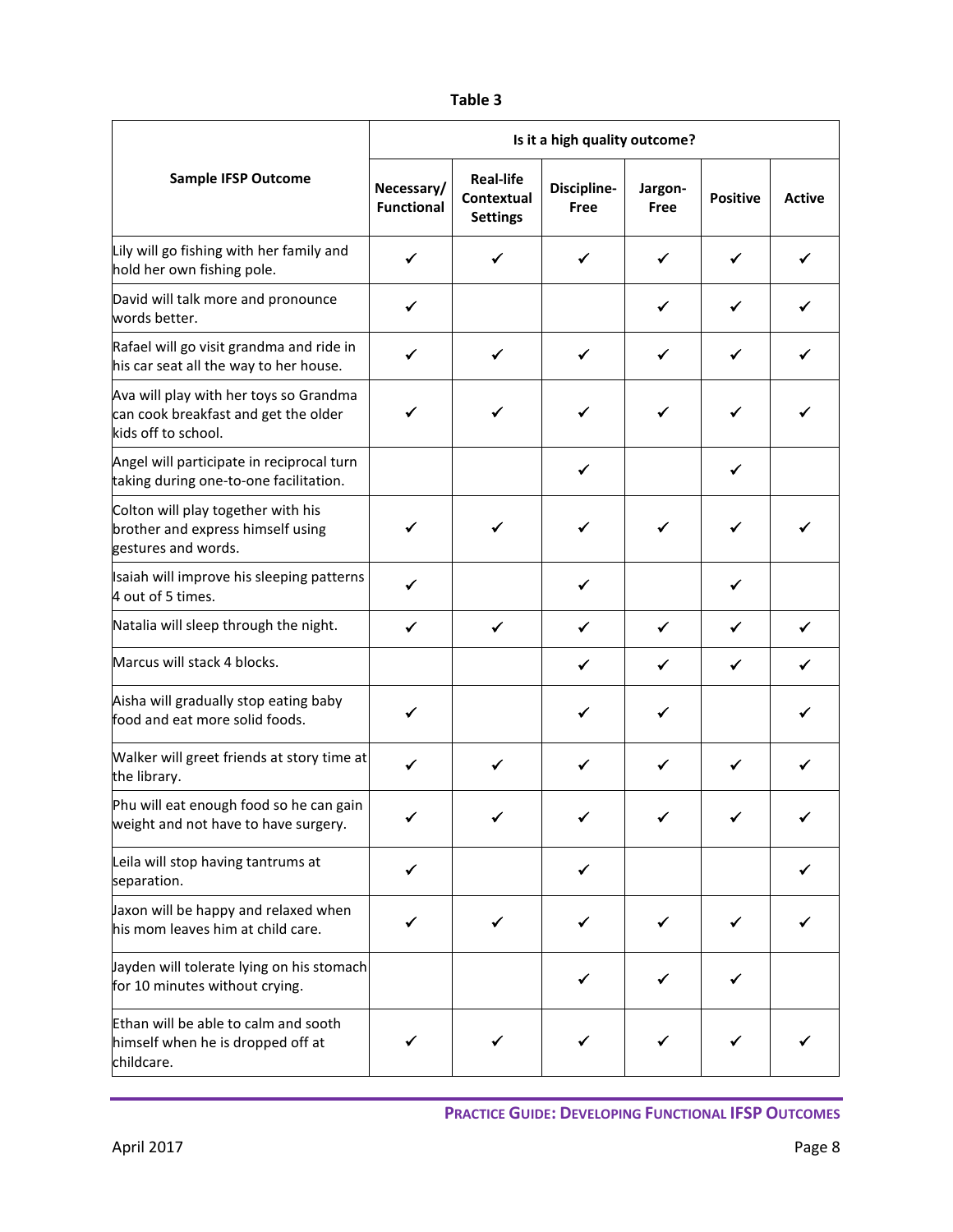# **Completing the IFSP**

See Section IV of the ESIT IFSP Process and Resource Guide for more information on completing the IFSP. [\(http://www.del.wa.gov/publications/esit/Default.aspx\)](http://www.del.wa.gov/publications/esit/Default.aspx)

After the outcome statement has been determined, the IFSP team will complete the following:

What is happening now?

- Clarifies outcome and guides intervention planning; and
- Is a summary of previous information

This includes both what the child is able to do and what parents and other caregivers are doing currently related to the stated outcome. This section should include the child and family strengths as well as current skills and behaviors related to the outcome.

# **Team Strategies and Methods**

The strategies and methods describe the ways in which the family and team will work toward achieving this outcome. They detail the roles of the providers, parents, and other team members – who will help and what they will do. Strategies and methods:

- Help achieve the outcome;
- Are aligned with functional child assessment results;
- Are based on how all children learn throughout the course of everyday life, at home, in early care and education settings, and in the community;
- Are developmentally appropriate;
- Focus on naturally occurring learning opportunities;
- Support primary caregivers to provide children with everyday learning experiences and opportunities that strengthen and promote a child's competence and development; and
- Support learning that occurs in context of activities that have high levels of interest and engagement for the child and family.

# How we will know we've made progress?

This includes the criteria that will indicate progress to the team and the procedure the team will use to determine progress and a realistic timeline.

# **Services to Meet the Functional IFSP Outcomes**

Only after the outcomes have been determined, should decisions be made about the services and supports needed to meet those outcomes. The IFSP must include the length, duration, frequency, intensity and method of delivering each service. Those decisions need to be based on the amount of support the family/caregiver needs to successfully use natural learning opportunities throughout everyday routines and activities at home, in community settings, and in preschool (Jung, 2003; Dunst, 2004).

 Frequency and intensity mean the number of days or sessions that a service will be provided, and whether the service is provided on an individual or group basis;